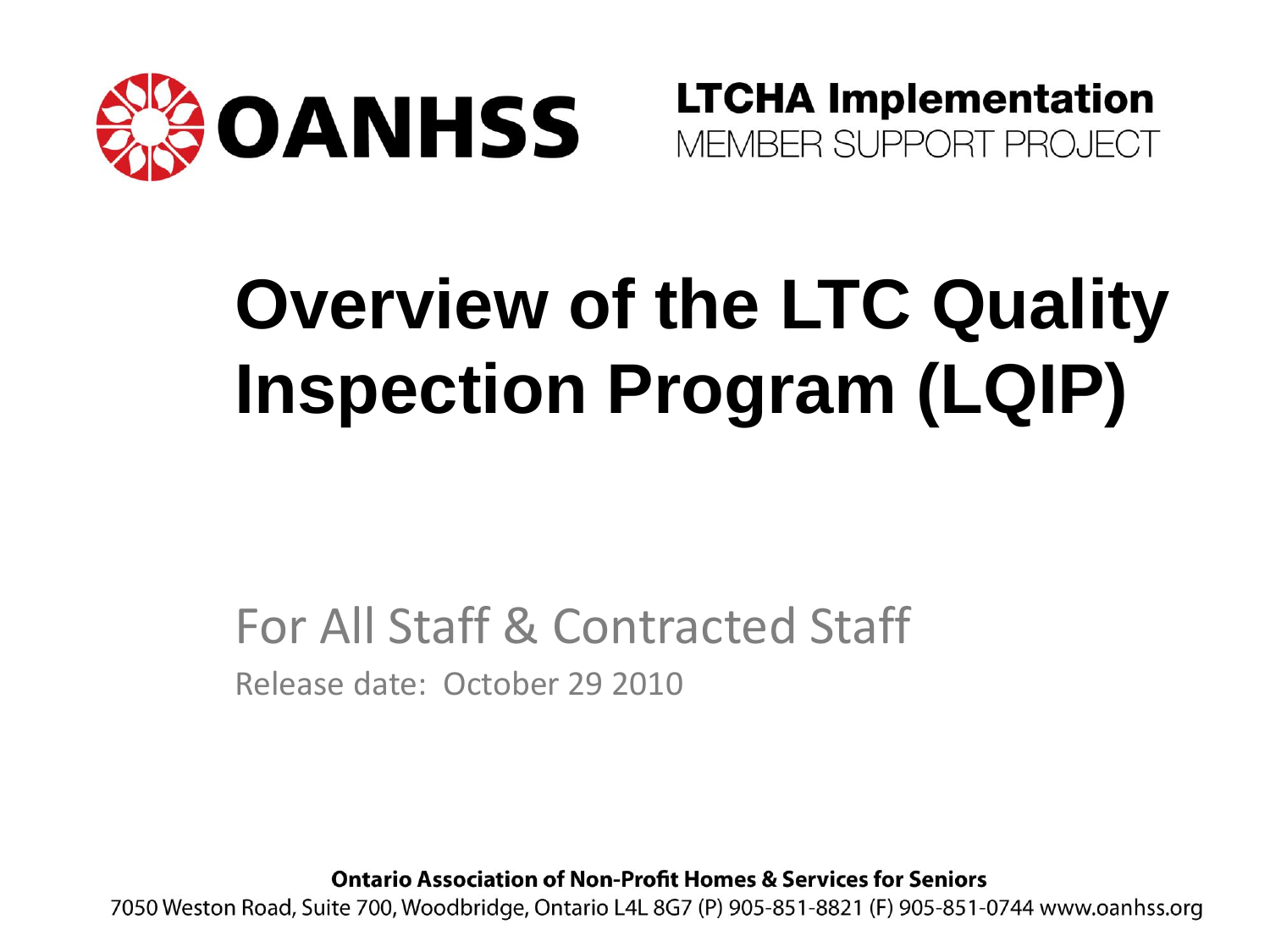### **Quality Inspection Process and Protocols**

### **At the completion of this presentation you will:**

- Understand the changes in the inspection process
- Be prepared for Compliance Inspection

- Know how to implement procedures relevant to your job requirements
- Understand the implications for the home of noncompliance
- Walk the Talk be a role model
- Work together with the team including Residents and Families

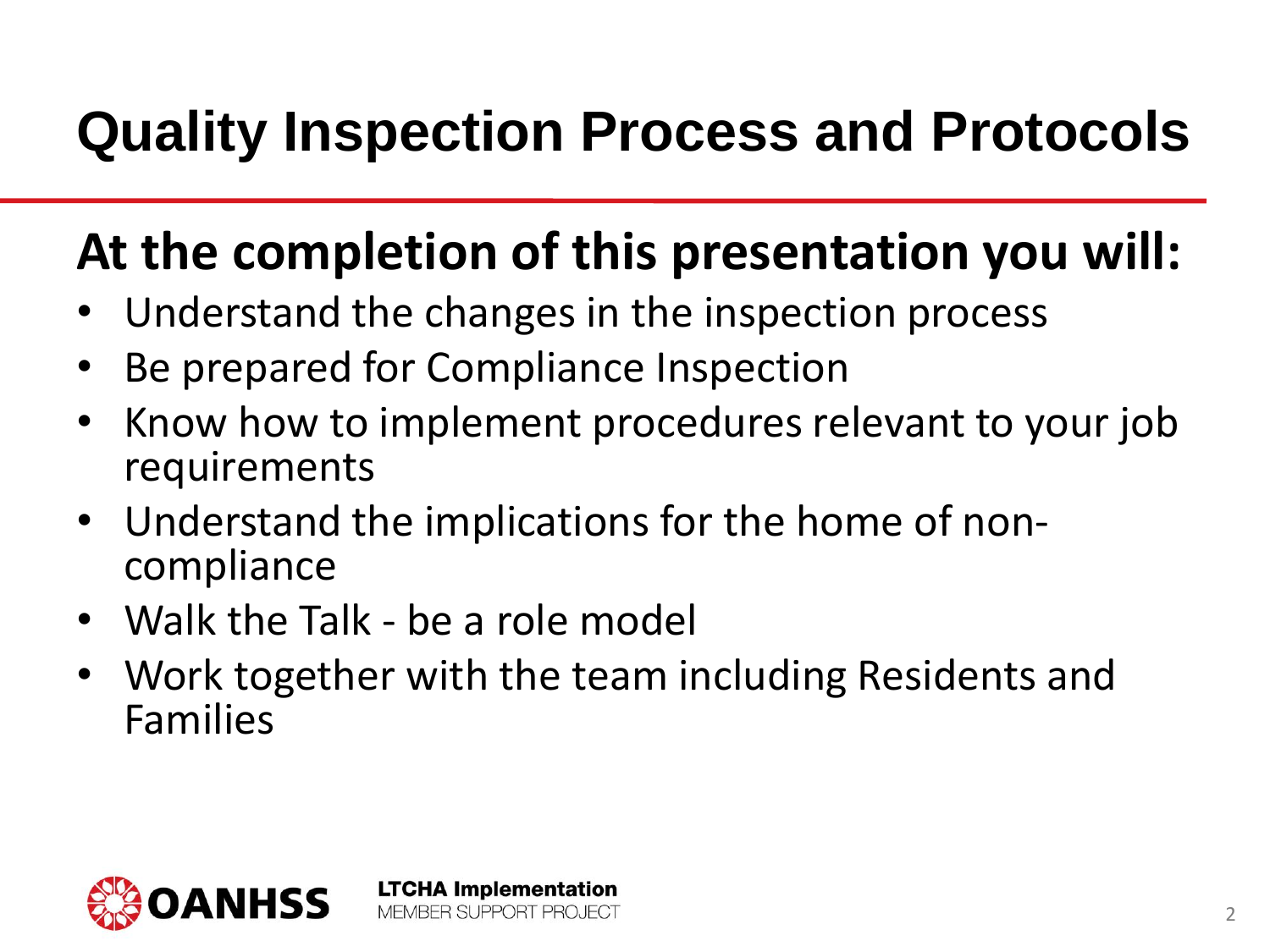## **Inspection Process and Protocols**

#### **All homes will experience an annual inspection (unannounced) before December 31, 2011**

### **What are some of the things I need to know?**

*Inspectors will ask you questions about programs, policies and procedures including:*

- Nursing and Personal Support
- Recreation and Social Activities
- Housekeeping
- Maintenance Services
- Nutrition Care and Dietary Services
- Medical Services
- Religious and Spiritual Practice

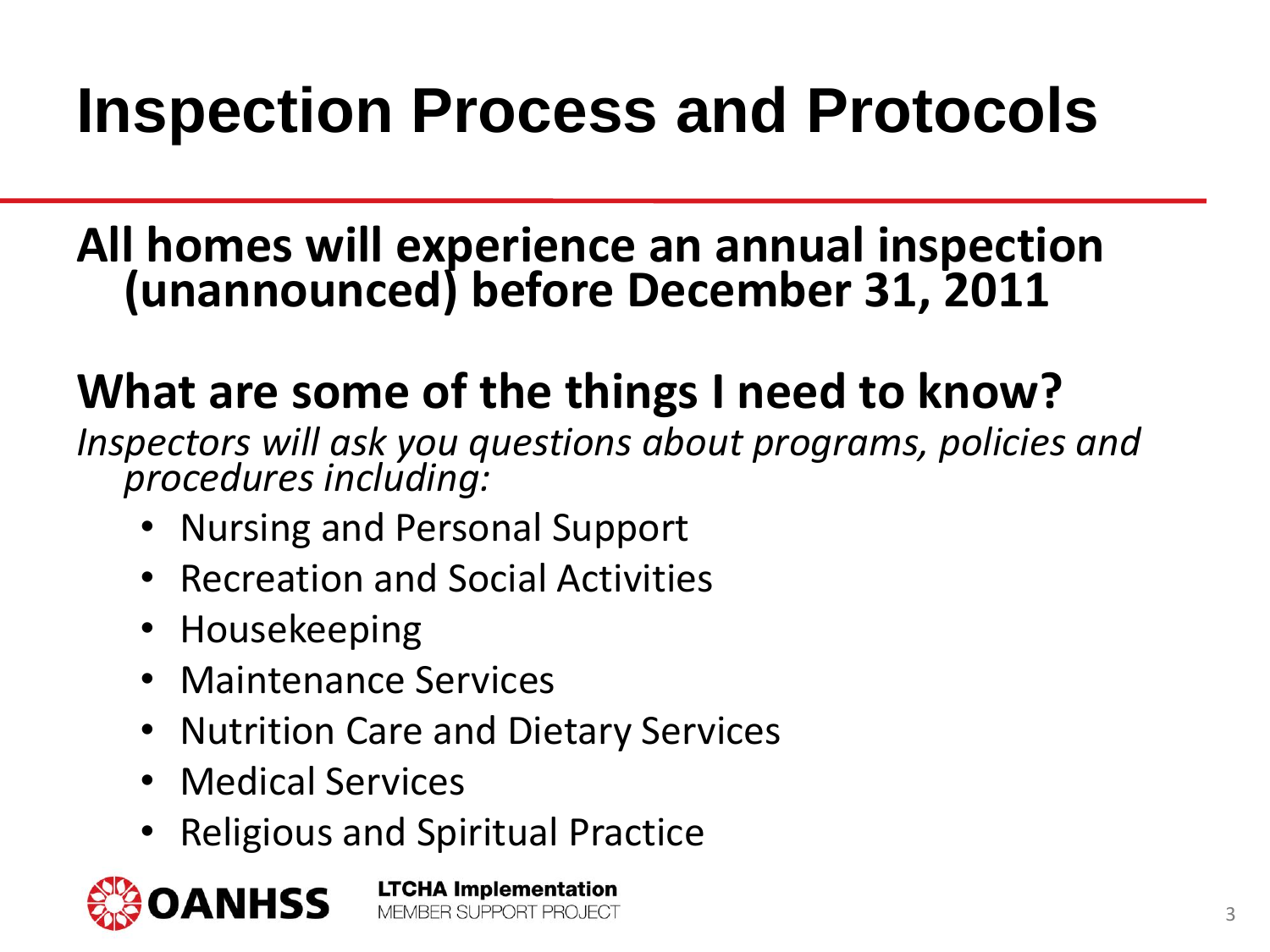#### **You will be expected to:**

- Know the answer to questions about policies, procedures, or programs, or at least where to find the information
- Carry out the work in keeping with the program and training you received
- Be familiar with resident care plans

**LTCHA Implementation** MEMBER SUPPORT PROJECT

*Note: Inspectors will observe you working in the home*

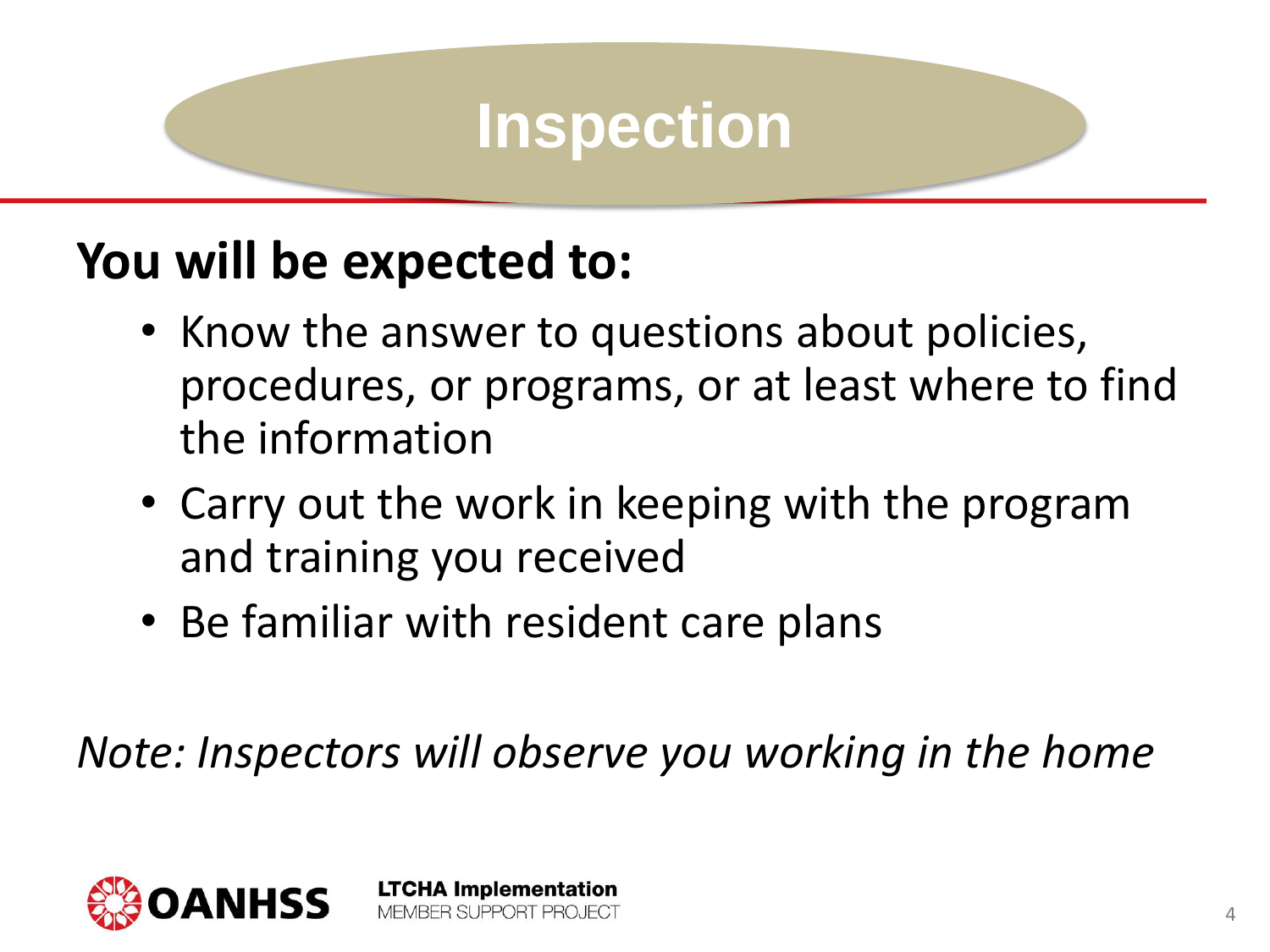### **Some examples of what can happen during an inspection:**

- Anyone working in the home could be asked about the resident's bill of rights, home mission statement, various policies
- Observation in the Dining Room the inspector will look for sufficient staff to assist residents, staff talking with residents, a positive dining experience/relaxed atmosphere and a planned menu, whether the plan of care is being followed for individual residents

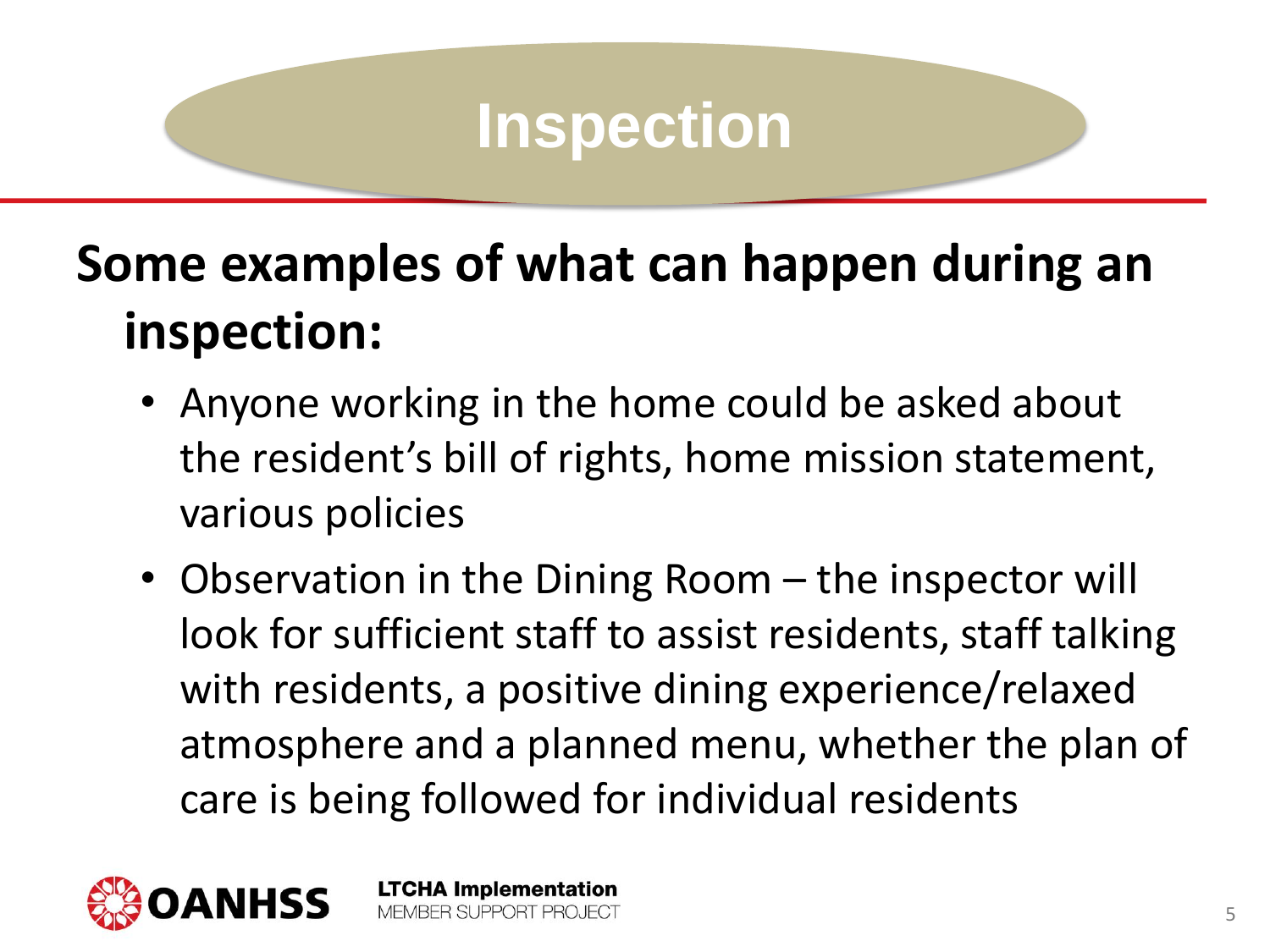#### **Anyone could be asked about:**

- Residents' Bill of Rights
- Home Mission Statement
	- What are they?
	- Where to find them in the home?

**LTCHA Implementation** 

MEMBER SUPPORT PROJECT

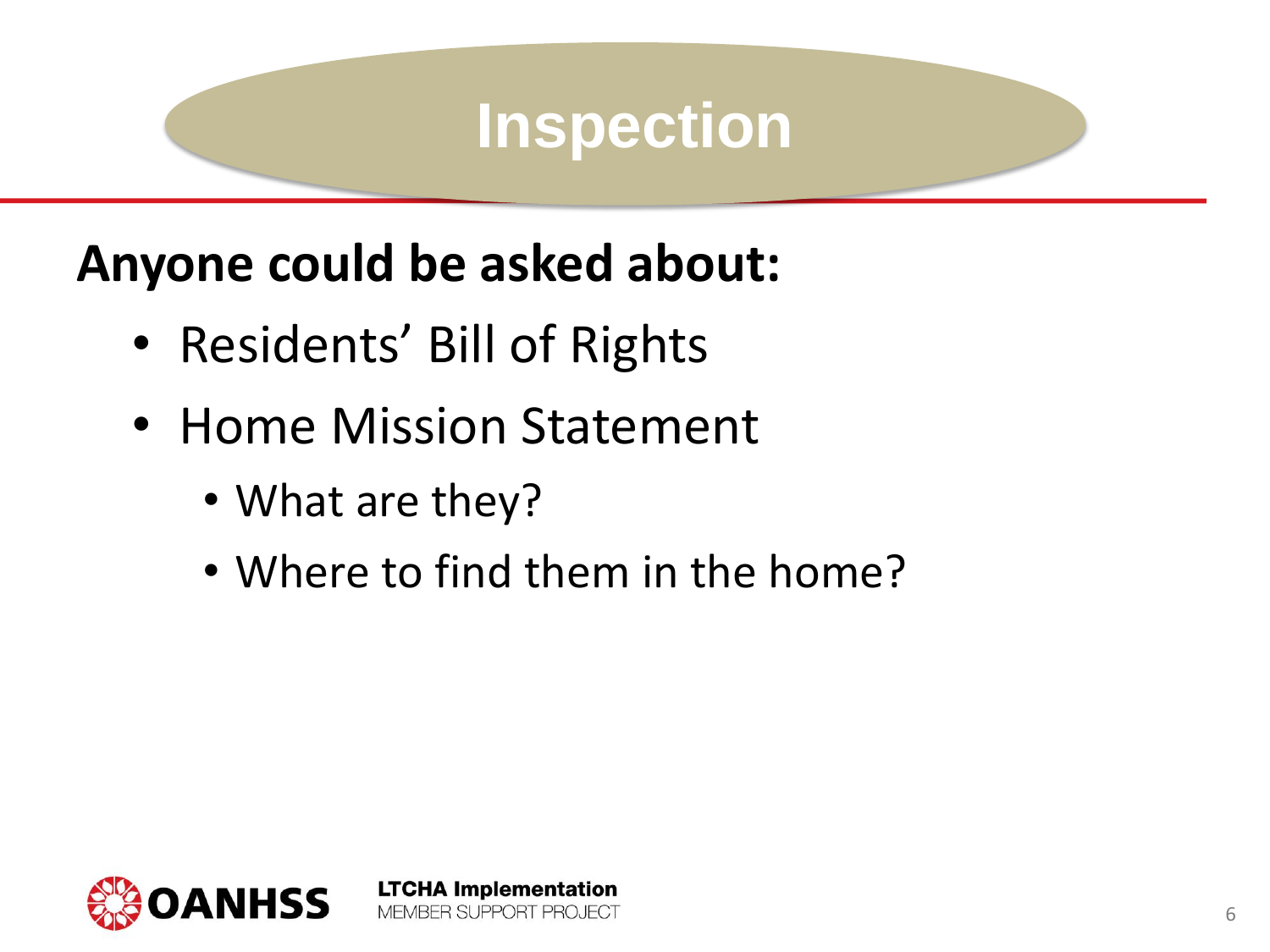#### **Anyone could be asked about procedures for:**

- Fire Prevention and Safety
- Emergency and Evacuation

- Handling Complaints
- Infection Control Safe and Correct Use, Cleaning, Sanitizing of Equipment, Hand Hygiene, Modes of Transmission, Use of Personal Protective, Equipment

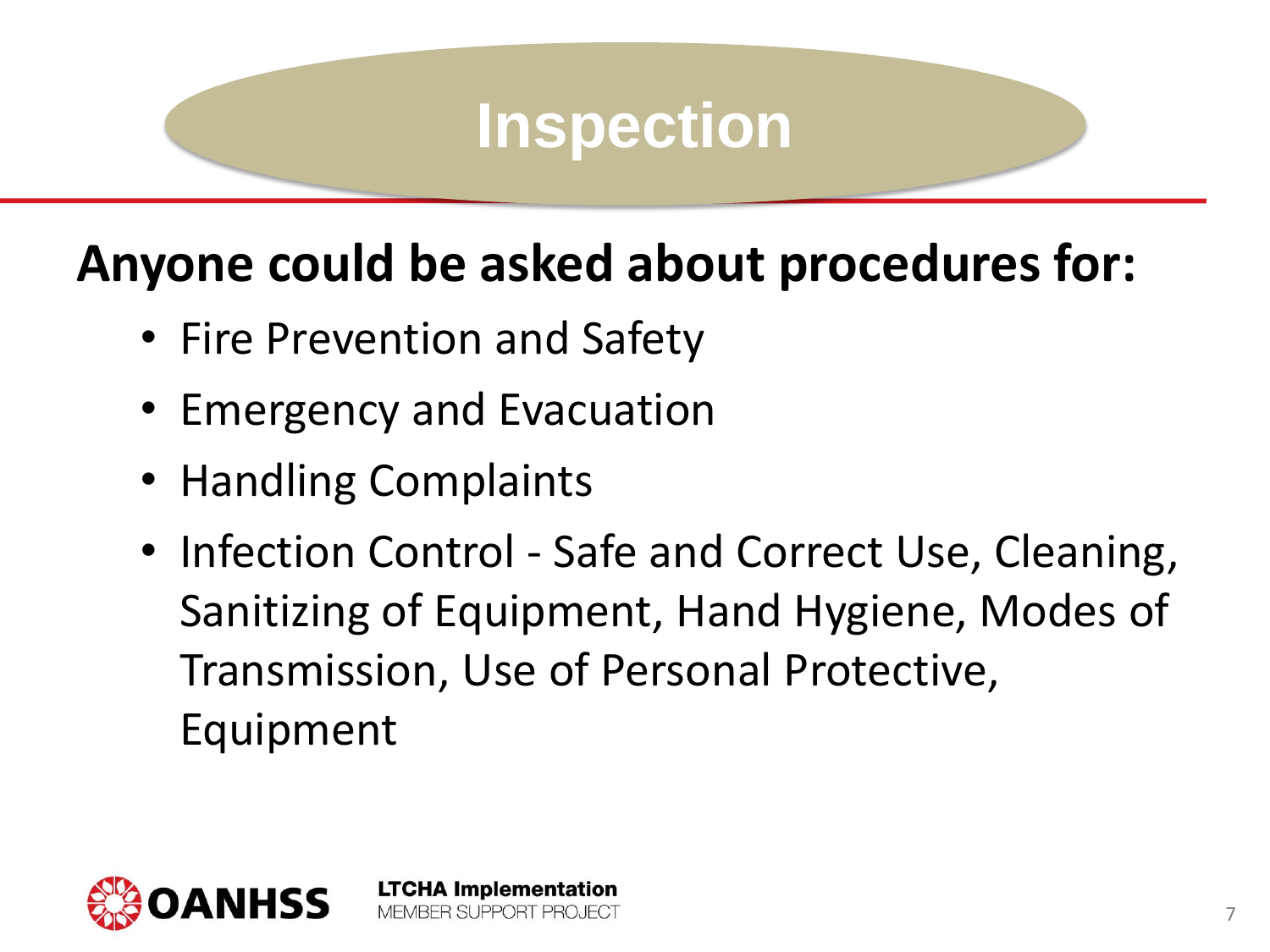### **Anyone could be asked about Home Policies including:**

- Zero Tolerance for Abuse or Neglect of Residents
- Mandatory Reporting
- Whistle Blowing Protections

**LTCHA Implementation** MEMBER SUPPORT PROJECT

• Minimizing Restraining

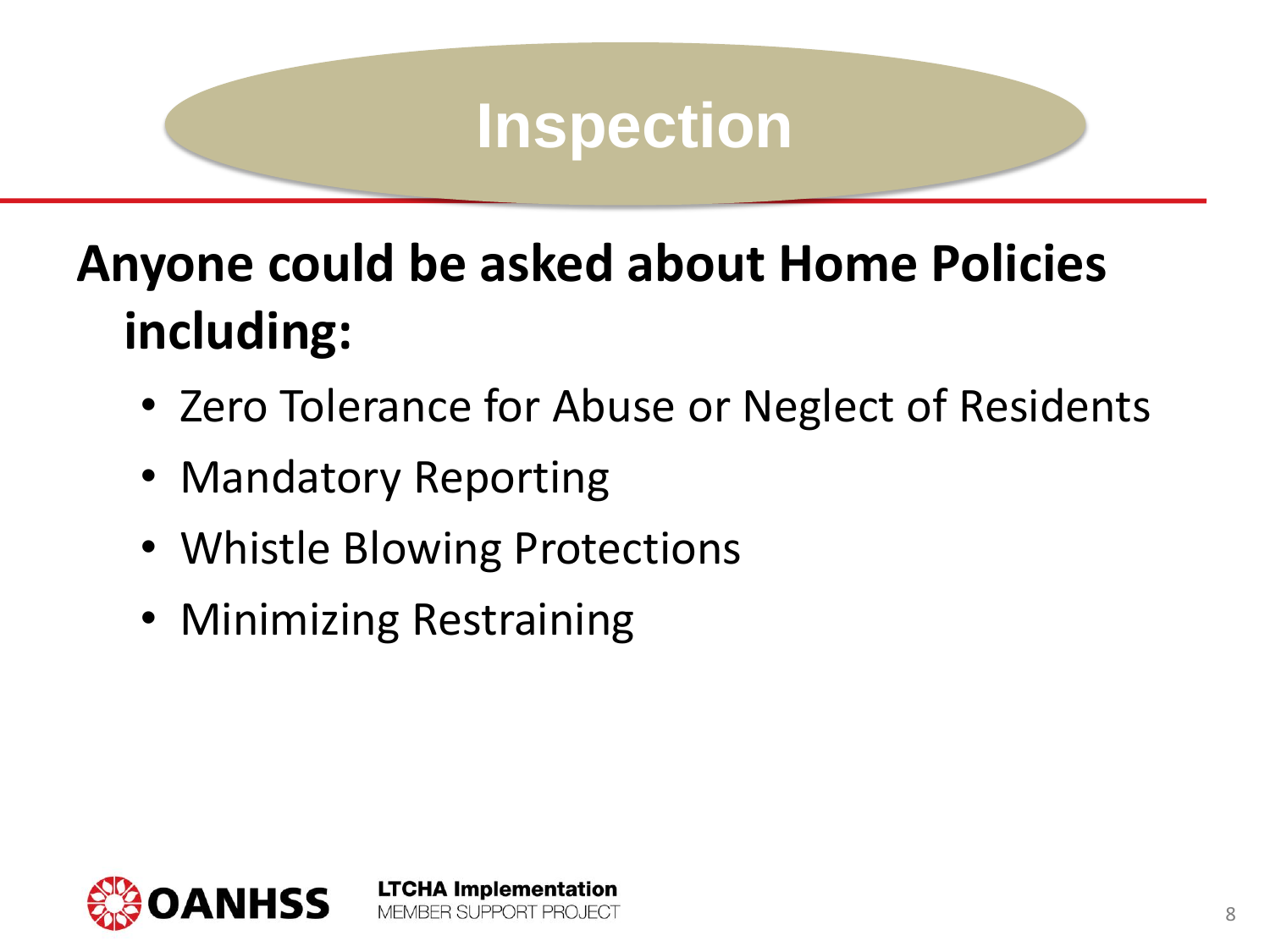#### **Direct Care Staff could be asked about:**

- A current plan of care for a specific resident they are working with
- A resident's history of falls, types of interventions that have been tried to prevent and manage falls for the resident
- Access to equipment for safely transferring a resident
- Types of interventions that have been tried to promote continence for a resident
- Risks related to restraining a resident, plan of care for restraining a specific resident, etc

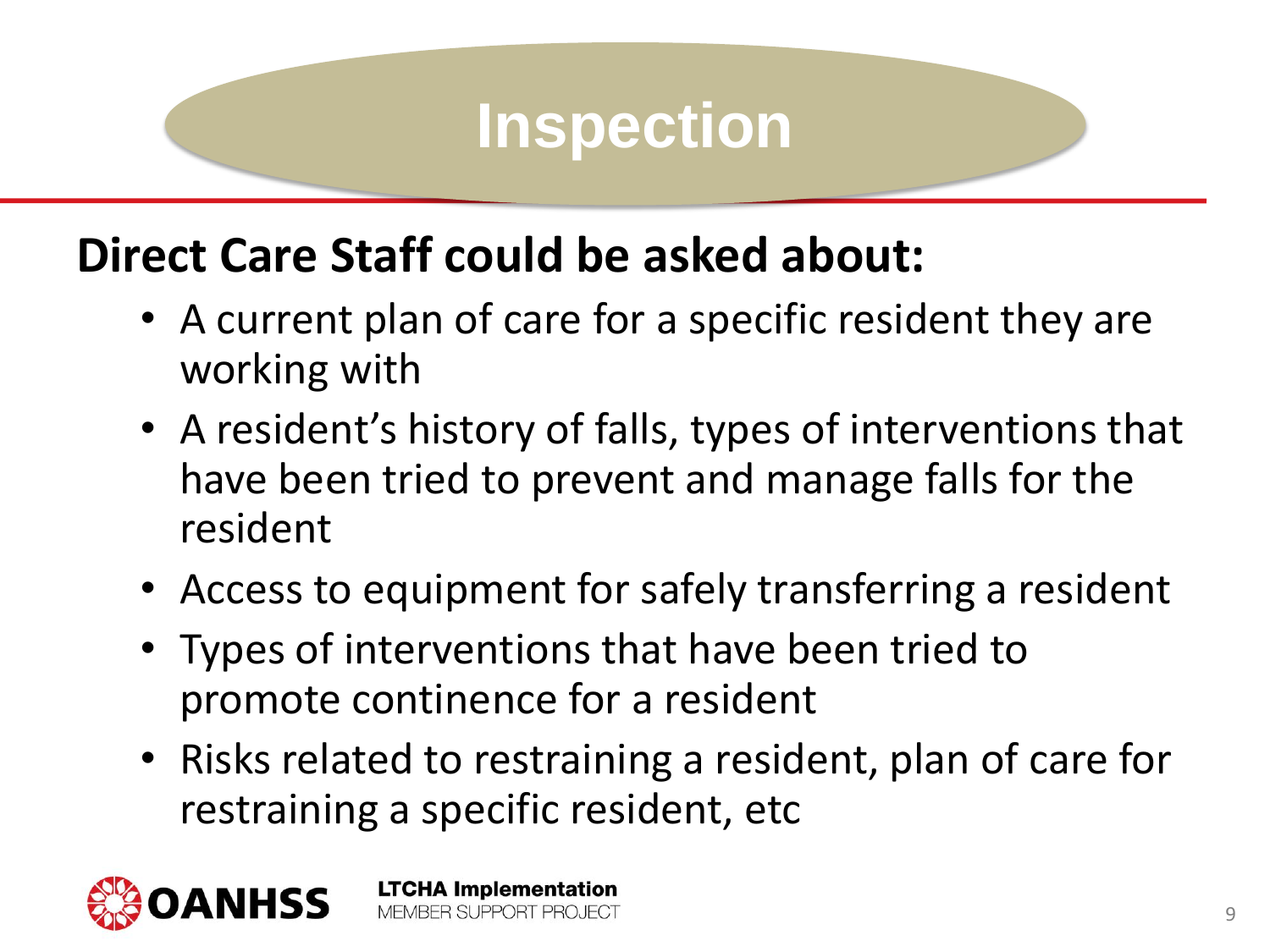### **Direct Care Staff could be asked about Interventions including:**

- To prevent and manage falls
- To promote continence and manage incontinence
- For pain control and management

**LTCHA Implementation** MEMBER SUPPORT PROJECT

• For skin and wound care